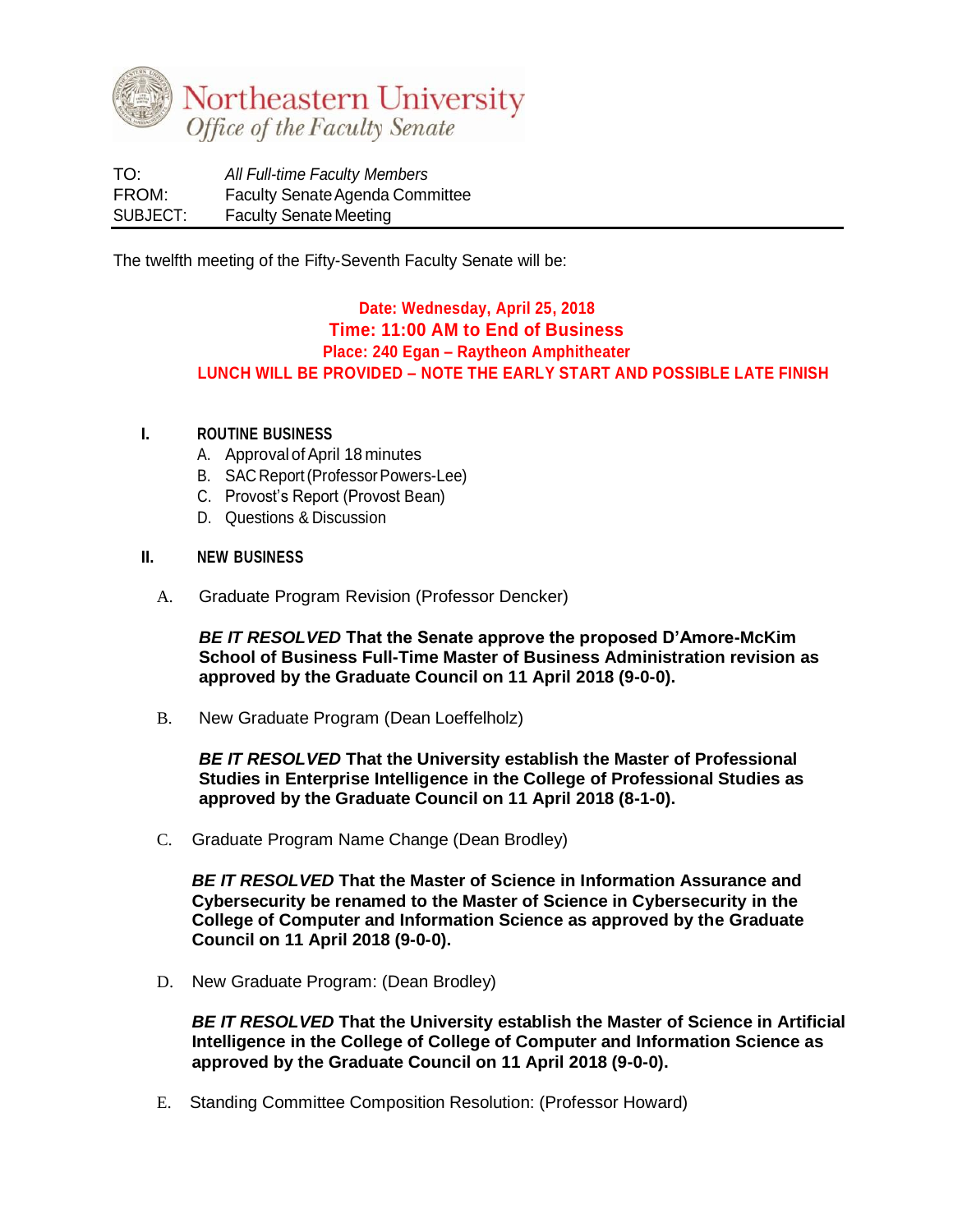*WHEREAS* **the Faculty Senate voted on 27 April 2016 that Northeastern University move toward "one faculty" by minimizing the differences (with the obvious exception of tenure) in the rights and responsibilities between the various classifications of full-time faculty in the Faculty Handbook;**

*BE IT RESOLVED* **That, effective with staffing of the 2018/2019 committees, FT NTT faculty be eligible for membership of the following Standing Committees of the Faculty Senate: Committee on Academic Policy, Committee on Enrollment and Admissions Policy, Committee on Faculty Development, Committee on Financial Affairs, Administrator Evaluation Oversight Committee, Library Policies and Operations Committee, Information Technology Policy Committee, and Research Policy Oversight Committee. For the statements on membership of these committees in the "Standing Committees" document, "full time faculty member" will replace the current term "tenured or tenure-track faculty member."**

F. Academic Policy Committee Report (Professor Kaeli)

*BE IT RESOLVED* **That the Senate accept the report of the Academic Policy Committee.**

G. Academic Policy Committee Resolution 1 (Professor Kaeli)

*BE IT RESOLVED* **That the proposed version of the Student Bill of Rights and Responsibilities, as approved by the Student Government Association, and reviewed and approved by the Office of General Counsel, replace the current Student Bill of Rights and Responsibilities. Further, the Student Bill of Rights and Responsibilities should be made available on the Faculty Senate website.**

H. Academic Policy Committee Resolution 2 (Professor Kaeli)

*BE IT RESOLVED* **That the By-Laws of the University Undergraduate Curriculum Committee be updated to remove the current Composition definition of the UUCC and replace it with the following text: "The UUCC shall be composed of one fulltime faculty member from each college (chosen annually by each college's curriculum committee), the Associate Dean in charge of undergraduate programs from each respective college, one faculty-member-at-large from the full-time faculty (appointed by the Senate Agenda Committee), one representative from the Student Government Association, and non-voting members from the Registrar's Office and the Library. The Chair of the UUCC shall be the Provost, or their designee. The Chair will vote only in the event of a tie."** 

I. Academic Policy Committee Resolution 3 (Professor Kaeli)

*BE IT RESOLVED* **That the University Academic Operations Manual is no longer needed and should be removed from all University websites. Further, given that the relevant academic policy of the current Academic Operations Manual consists of the UUCC Bylaws, the Graduate Council By-laws, and the Student Bill of Rights and Responsibilities, these documents should be available and maintained on the Faculty Senate website.**